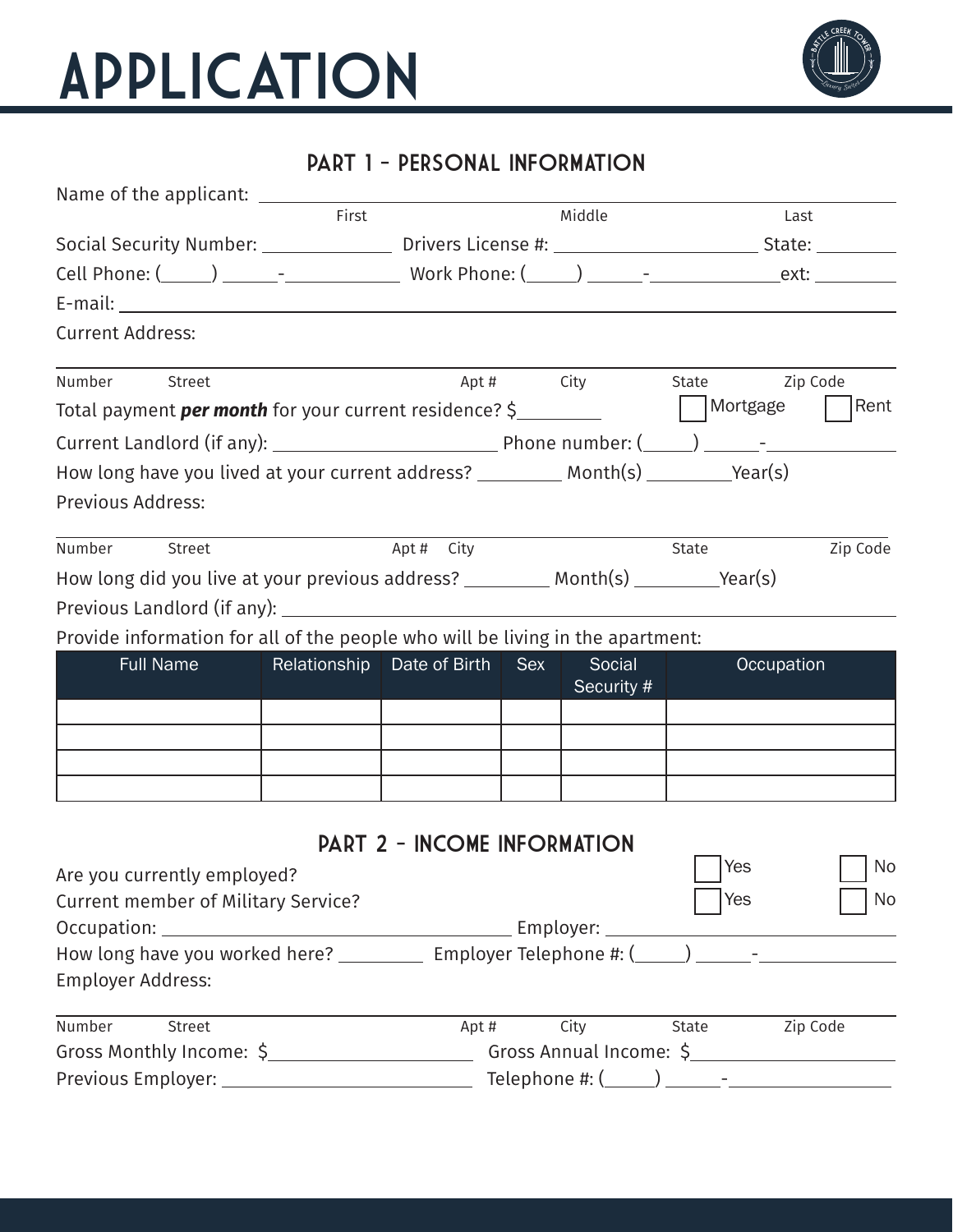

### PART 2 - INCOME INFORMATION (CONT.)

| Do you engage in a home occupation?                                                    | Yes        | No        |
|----------------------------------------------------------------------------------------|------------|-----------|
| If yes, explain:                                                                       |            |           |
| Do you currently receive alternative income (i.e. retirement, pension, etc)?       Yes |            | No        |
| If yes, explain:                                                                       |            |           |
| Are you financially dependent on someone in the military?                              | <b>Yes</b> | <b>No</b> |

#### *List all full/part-time employment for all household members below, including self-employed earnings.*

| <b>Household Member Name</b> | Employer name and address | How long at<br>current job? | Gross annual<br>earnings |
|------------------------------|---------------------------|-----------------------------|--------------------------|
|                              |                           |                             |                          |
|                              |                           |                             |                          |
|                              |                           |                             |                          |
|                              |                           |                             |                          |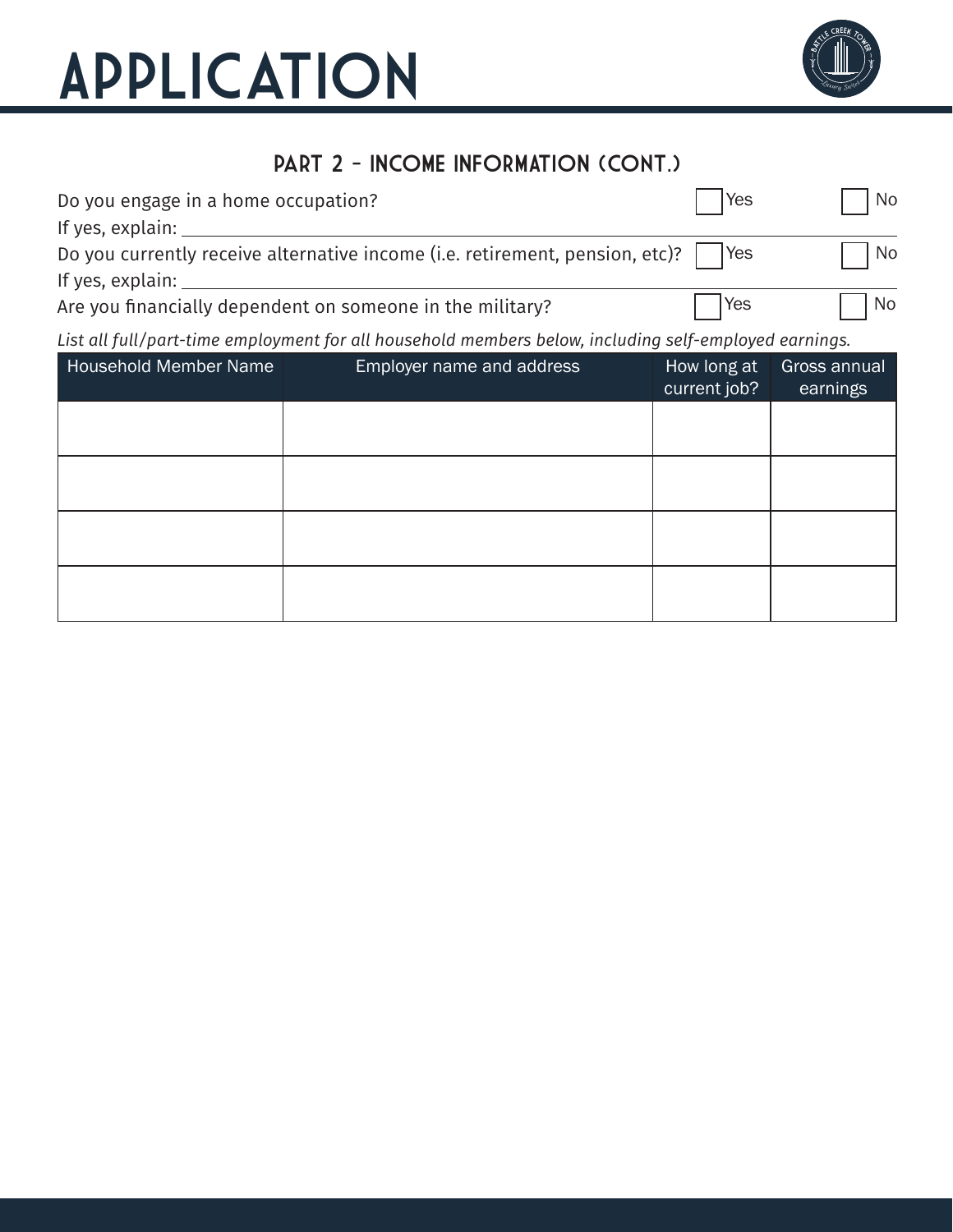

### part 3 - miscellaneous INFORMATION

| Do you plan to play any musical instruments within the apartment?                                                   |    |                                                |           |                                                                                                                                                                                                                               | <b>Yes</b>           | <b>No</b> |
|---------------------------------------------------------------------------------------------------------------------|----|------------------------------------------------|-----------|-------------------------------------------------------------------------------------------------------------------------------------------------------------------------------------------------------------------------------|----------------------|-----------|
|                                                                                                                     |    |                                                |           | Has Applicant, spouse, or another potential occupant ever been convicted of a felony or misdemeanor?                                                                                                                          |                      |           |
| $ $   Yes                                                                                                           | No |                                                |           | If yes, explain: The contract of the contract of the contract of the contract of the contract of the contract of the contract of the contract of the contract of the contract of the contract of the contract of the contract |                      |           |
| $ $ Yes                                                                                                             |    |                                                |           | Has Applicant, spouse, or another potential occupant ever ever been a party to a landlord/tenant legal<br>action, such as dispossess for non-payment, late payment, eviction possession, property damage, etc. ?              |                      |           |
|                                                                                                                     |    |                                                |           | Have any civil judgments been entered against the Applicant, spouse, or other potential occupants?                                                                                                                            |                      |           |
| $ $   Yes                                                                                                           |    | No If yes, explain: __________________________ |           |                                                                                                                                                                                                                               |                      |           |
| How did you hear about the Battle Creek Tower Luxury Suites?                                                        |    |                                                |           |                                                                                                                                                                                                                               |                      |           |
| Referral: National Assembly and Assembly and Assembly and Assembly and Assembly and Assembly and Assembly<br>Other: |    |                                                | Internet: | Apartments.com                                                                                                                                                                                                                | Battlecreektower.com |           |

#### part 4 - general terms and conditions

1. Applicant's submission of this application does not constitute an offer, right of first refusal, reservation of, or option, for the lease of an apartment or dwelling within, on, or about the Landlord's building, and apartments will not be held for Applicant without a completed verification of all application screening criteria as set forth in this application.

2. Landlord's offer to rent will be based on verification of all Applicants meeting all application screening criteria included in Landlord's Tenant Selection Plan, including but not limited to credit history, background check, income (Applicant's annual obligation for rent and expense must not exceed one third of his/her gross income annual income), and any other relevant information contained within this application or otherwise required by Landlord.

3. In processing this application, Applicant hereby grants Landlord the right to check all Applicant's and prospective Tenant's credit, previous rental history and income references to determine if the prospect is qualified to lease the apartment. In submitting this application, Applicant authorizes and permits Landlord's owner and/or agent to request, receive and investigate consumer reports.

4. An application may be denied if it is determined that Applicant:

- a. Is guilty of fraud or other crimes under Michigan or Federal law
- b. Has outstanding court judgements, fines, criminal probation requirements, or obligations affecting Applicant's solvency
- c. Is delinquent in child support payments and lacks the financial resources to reasonably afford the dwelling
- d. Has poor or unsatisfactory credit and/or housing references that pose a significant credit, safety or property risk
- e. Is not of majority age under Michigan law (18-years-old)

5. Landlord further reserves the right to refuse to lease space to Applicant if any of the information provided herein is found to be untrue, and may terminate Applicant's tenancy if information provided herein is found to be untrue after renting to Applicant.

6. If Landlord rents premises to Applicant, possession of the unit shall not be provided to Applicant until, in Landlord's sole discretion, the premises are ready for occupancy.

7. Except as provided in the lease, Landlord shall not be liable for damages in the event the premises are not ready for occupancy on the date prescribed in the lease, and Landlord shall not be liable for damages in any event where the premises cannot be occupied on the prescribed date because of causes beyond Landlord's control.

8. It shall be required of Applicant to furnish proof upon request by Landlord of any statement made on this application.